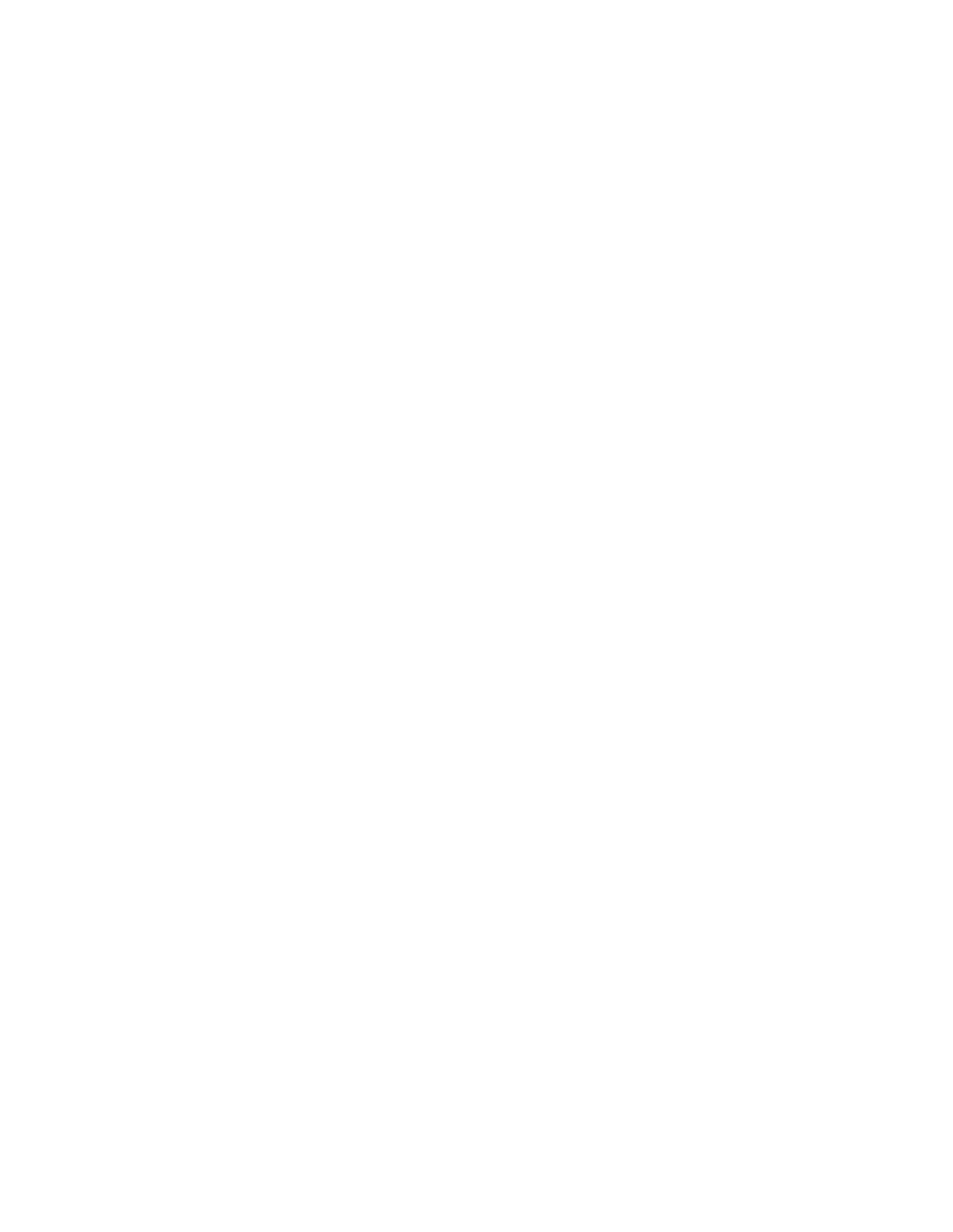# Prelude

The ATP program is designed to promote U.S. competitiveness by supporting highrisk research and development in technology areas where there is substantial potential for enhancing U.S. economic growth. The program has been highly successful in getting small, innovative firms to participate. Companies that receive ATP awards face many immediate challenges, due to the innovative nature of the technology being funded as well as the increased publicity the firms face after receiving an award. These challenges include:

- ◗ Having to deal with many suitors for "hot" technologies
- ◗ Having to develop more complex commercialization strategies
- ◗ Learning to focus in the context of a rich technology platform
- ◗ Having to develop more sophisticated planning
- ◗ Having to adapt to a more rapid learning curve

The focus of the basic concepts section was to provide information to enhance a more rapid learning curve and better decision making by small firms. Information, however, is never enough—it is only the starting point for action.

To facilitate action, the last section of this book contains a collection of activities to be addressed by the technology entrepreneur, either alone or with the assistance of an experienced, motivating mentor. As we have said earlier, such assistance could come from members of the company's board of directors, advisors, state service providers, or consultants. The role of the advisor is to help a company maintain a delicate balance between keeping these award-generated activities in the forefront while not distracting its management team from the company's core business.

### Organization of Workbook

The activities included in the workbook relate to four content areas. Each has a direct bearing on the commercialization strategies you choose. These content areas include:

- ◗ strategic planning
- ◗ customers/end users
- ◗ market
- ◗ competitors

Of the 311 single applicant awards made since 1990, 212 have been made to small businesses.

Many of these issues will have been addressed by ATP awardees to some degree. One's understanding of the business environment and the best response to it, however, is dynamic and on-going.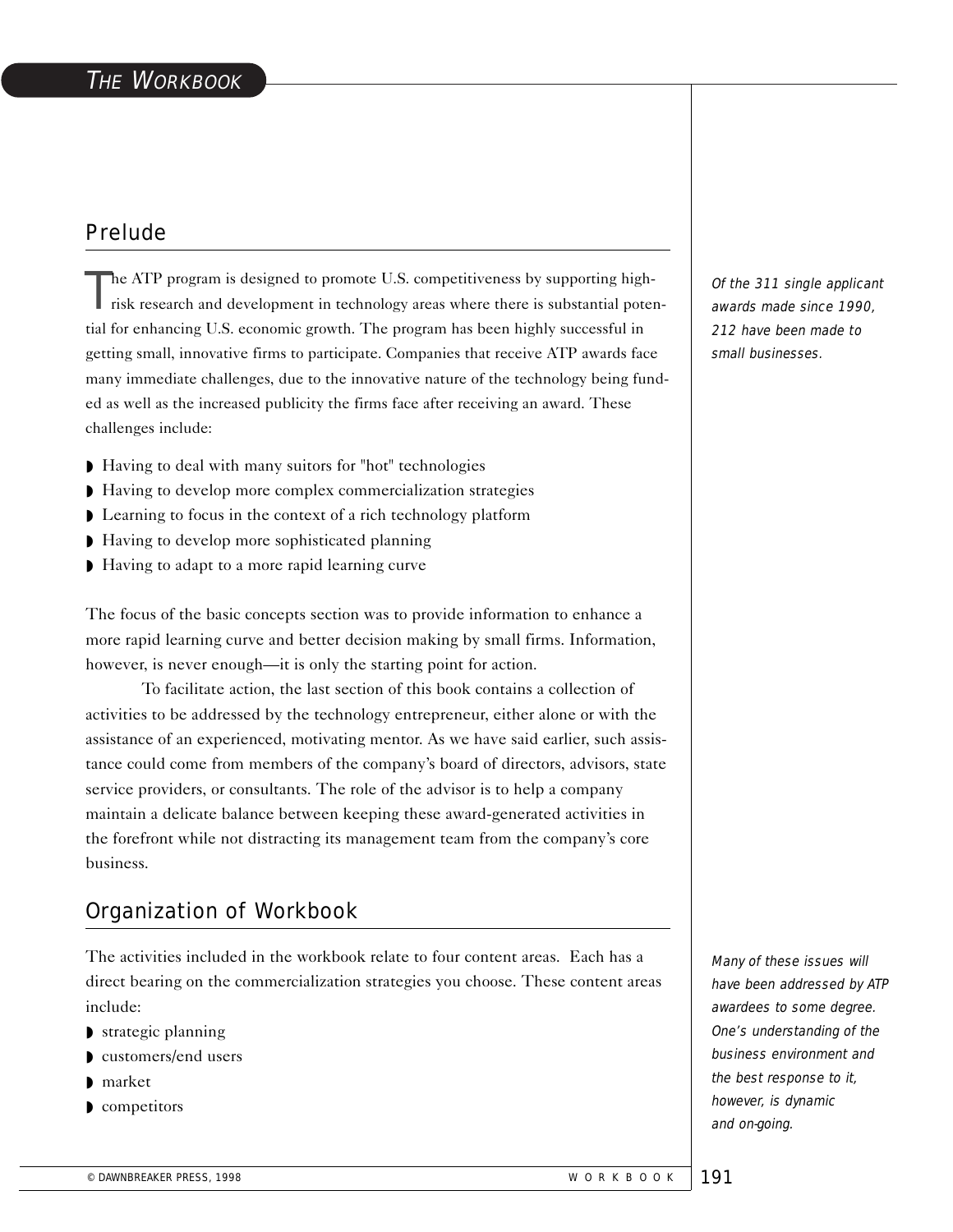#### FIGURE III-1: ADVANCED ORGANIZER

Commercialization Toolkit<sup> $M$ </sup>

- ◗ Strategic plan
- Licensing Package™
- ◗ Business plan
- ◗ Presentation



Do activities and then package.

 $Commercialization$  Toolkit<sup> $M$ </sup> is discussed in Chapter 1.

Figure III-1 is an advanced organizer representing the topics covered in this chapter. There are fourteen activities in all, relating to strategic planning, customers, markets, and competitors. It is highly recommended that the reader complete all pertinent activities prior to developing the various documents in the Commercialization Toolkit<sup>TM</sup>. The activities contained in the Guide will assist in the development or revision of a strategic plan, licensing package, business plan, or presentation materials. An additional resource to consult for activities related to the development of operational plans is *Business Planning for Scientists and Engineers*  (Servo, 1999).

When confronted with today's financial imperatives, planning is easily pushed aside. In order to increase the likelihood that good intentions result in successful action, start by setting up a schedule for completing the selected tasks. To obtain an objective assessment of your strengths and weaknesses, it is recommended that you start this process by consulting with a respected advisor. Then, complete only those activities that are relevant for you.

A strawman schedule for completion of various commercialization activities is listed below. This schedule will not meet all company needs.

-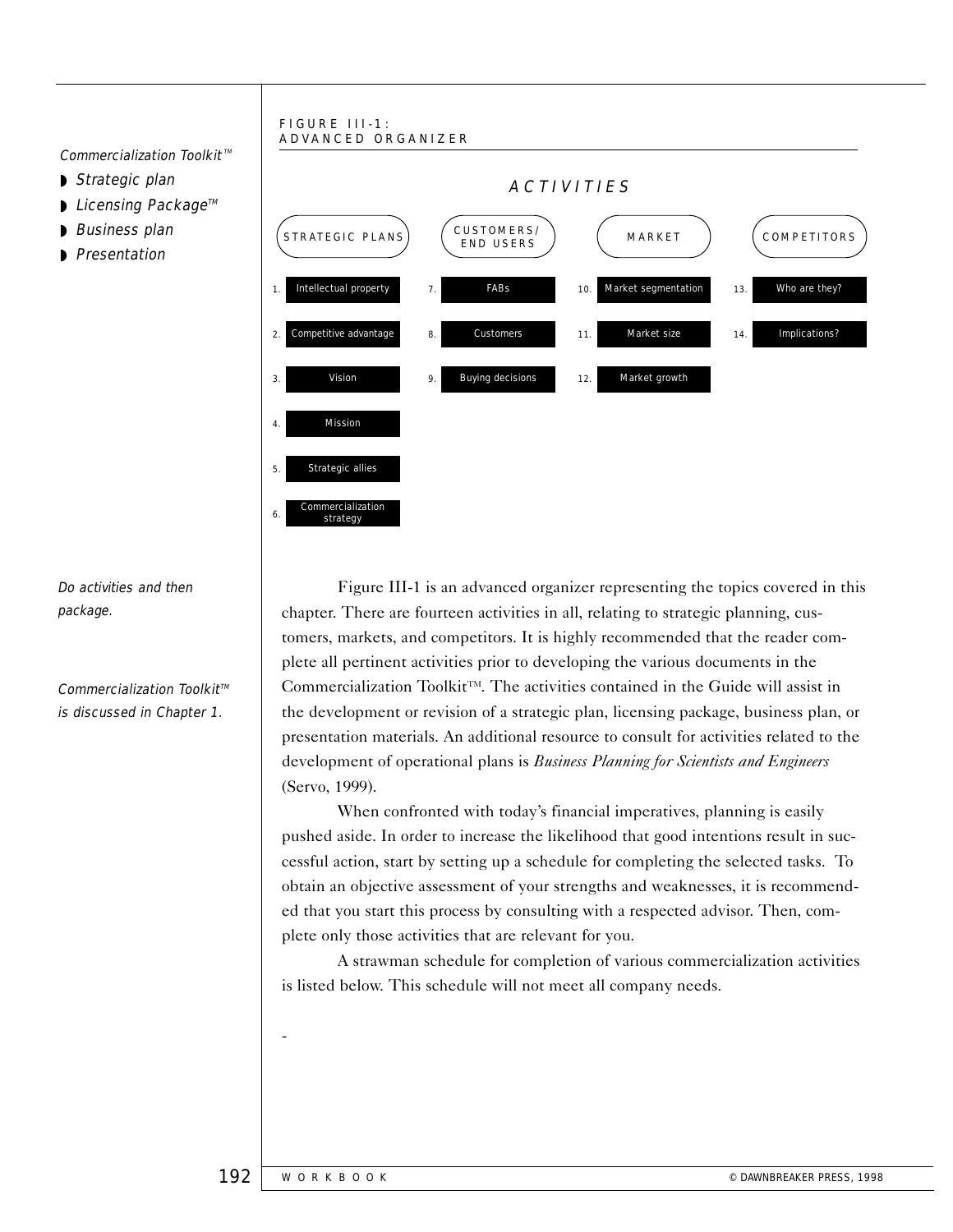

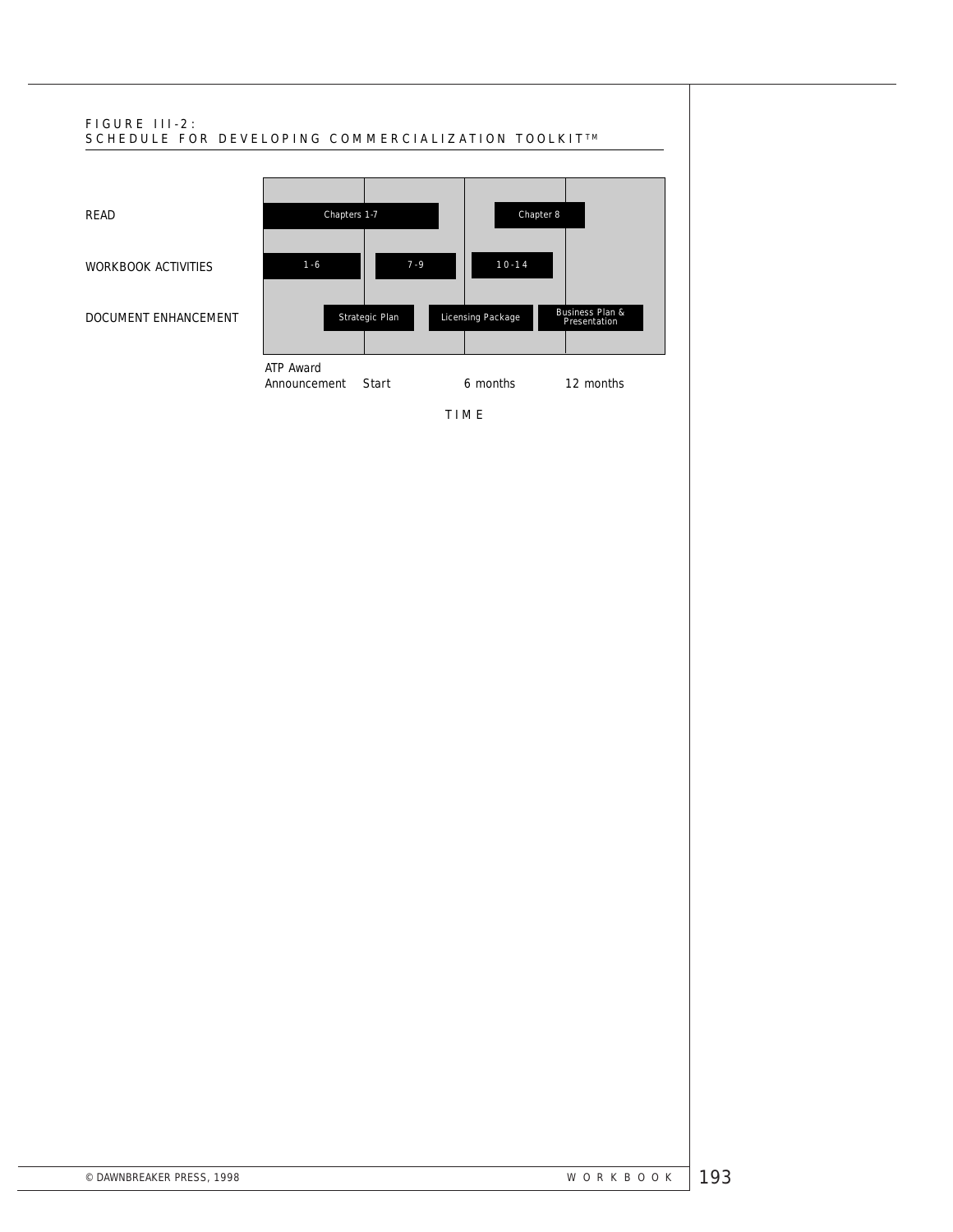# Strategic Planning 1

Related Activities:

Activity 1: Intellectual Property

Activity 2: Sustainable Competitve Advantage

Activity 3: Vision

Activity 4: Mission

Activity 5: Srategic Allies

Activity 6: Commercialization Strategy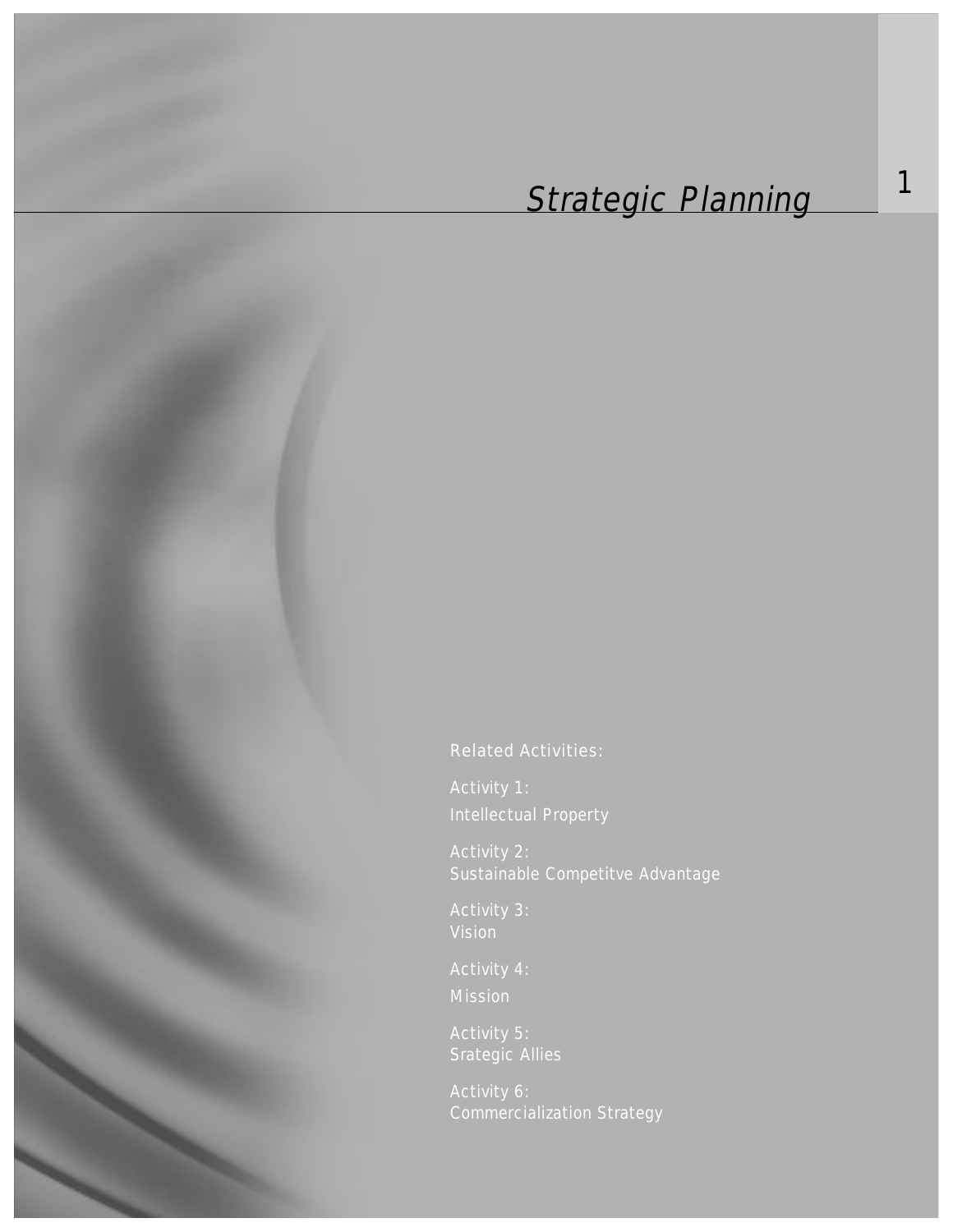The activities in this area of the Workbook (Activities 1 - 6) are intended to help management thoroughly consider fundamental issues related to strategic planning. The greatest headway with these tasks is often made in an off-site session, where interruptions can be minimized. If you intend to involve your board of directors in the planning process, an off-site meeting could be held in combination with a board of directors meeting.

To help synthesize the information resulting from these activities, we recommend that you begin work on a strategic plan for complex technology platforms (Chapter 4) following your planning sessions. Completion of this plan will require research on customers, markets, and industry trends.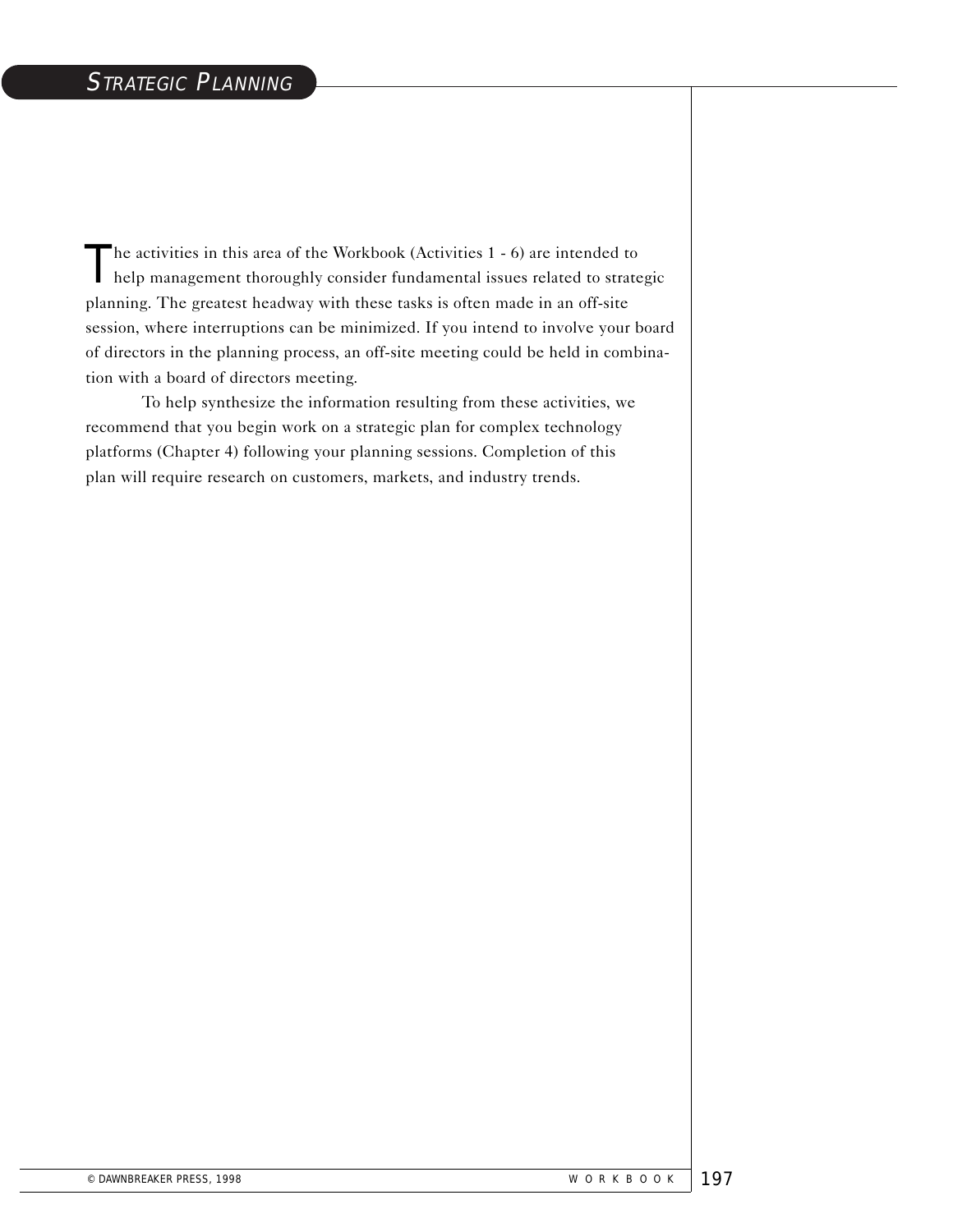# Intellectual Property

One of the most significant changes during the past four years is the provisional patent application process. According to "Important Notice for Inventors," issued by the Patent and Trademark Office:

"As of June 8, 1995, inventors will be able to file a provisional application that will allow them to obtain an early filing date with few formalities and at a lower cost than filing a non-provisional application. This new application differs from a non-provisional application because the patent term does not start from this filing date, the application is not examined, and it cannot issue as a patent. The provisional patent application is retained in confidence and is automatically abandoned 12 months after filing. Before the provisional patent application expires, the applicant must file a non-provisional application to obtain a patent.

To file for a provisional patent application inventors should include:

- ◗ a clearly written description of the invention
- ◗ any drawings needed to understand the invention
- ◗ the filing fee of \$150 (\$75 for small entities), and
- ◗ a cover sheet identifying the inventor(s) name(s), residence(s), invention title, name and registration of correspondence address, and any U.S.

Government agency that has a property interest in the application.

The inventors now have up to 12 months to file a non-provisional patent application under 35 US Section 111 (a) and claim the benefit of the provisional application filing date."

For specific details about changes in U.S. patent law, please call the Patent and Trademark Office (PTO) at (703) 305-9300. For questions concerning any changes in the rules of practice before the Patent and Trademark Office, call (703) 305-9282.

At first blush, the provisional patent application may seem to bear similarities to the disclosure document program. However, the two are significantly different. The disclosure is used as evidence, whereas a provisional patent application is indeed an application. The 20-year clock does not start ticking until the formal application is filed. The major benefit to an inventor is that he can file a provisional patent application with a \$75 fee and receive a patent pending status. This enhances the inventor's ability to interact with potential allies. One must then file the formal patent application within 12 months; otherwise the patent application will be abandoned. Consult the PTO with any questions.

A recommended low-cost resource for technology entrepreneurs is a very readable magazine entitled The Law Works:

The Law Works 1935 S. Plum Grove Rd., Suite 158 Palatine, Illinois, 60067 (708) 705-7195

The subscription cost is approximately \$45 per year. Call and ask them to send a sample so that you can assess its potential value.

A recommended book on intellectual property is Patent It Yourself, by David Pressman, Esq. This extremely readable book contrasts copyrights, trade secrets, and patents. It focuses on helping the reader understand the process of conducting a patent search, as well as filing and prosecuting patent applications.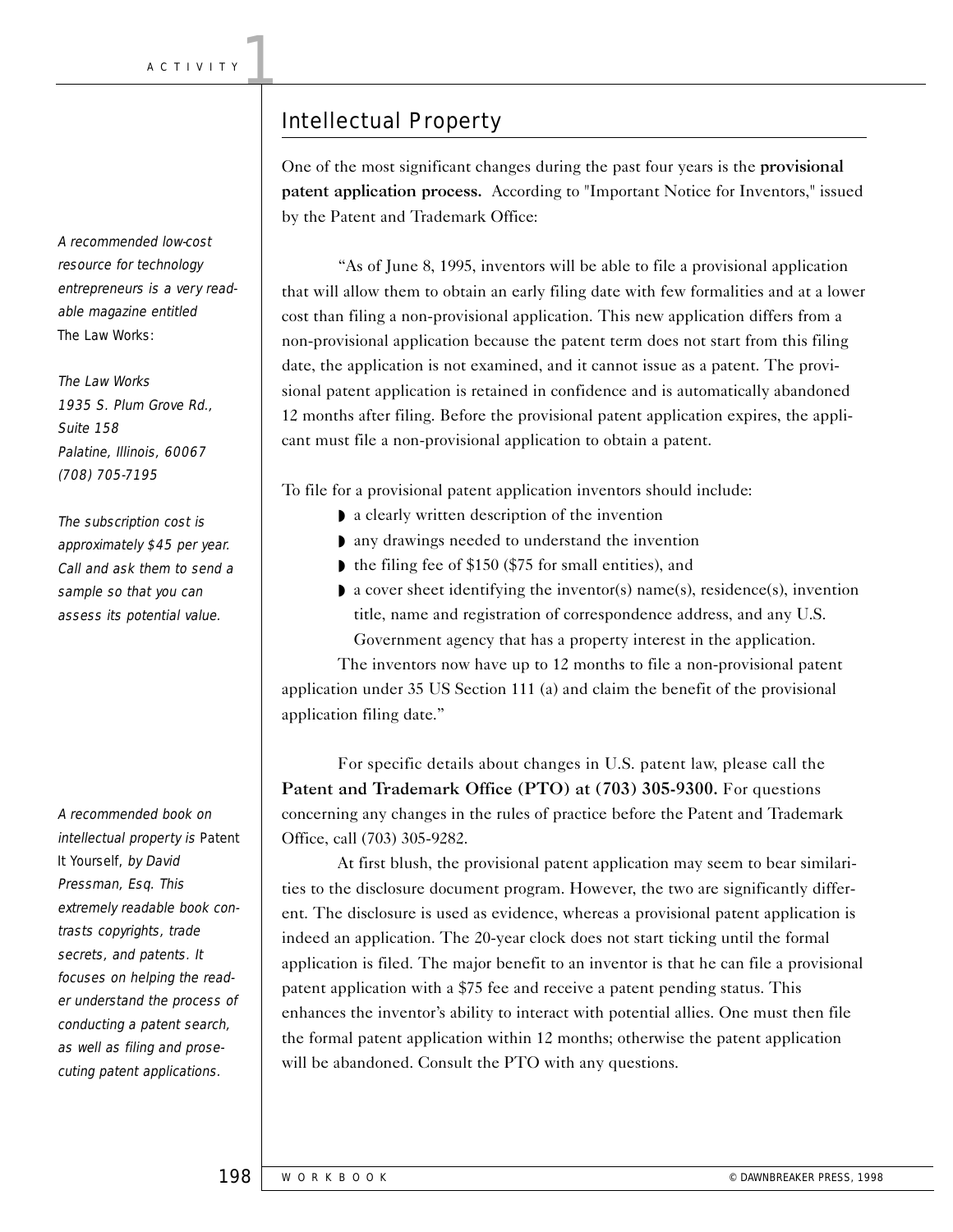#### **Activities**

Make a list of the intellectual property your firm has protected, noting the dates when patents, copyrights and trademarks have been filed or issued. If you find yourself indicating that your technology is "patentable" but have done nothing toward that end, start giving serious consideration to how you will protect your intellectual property.

# WORKSHEET: ACTIVITY 1: INTELLECTUAL PROPERTY

 $\mathsf{DATE} \hspace{0.5cm} \begin{picture}(10,10) \put(0,0){\line(1,0){150}} \put(10,0){\line(1,0){150}} \put(10,0){\line(1,0){150}} \put(10,0){\line(1,0){150}} \put(10,0){\line(1,0){150}} \put(10,0){\line(1,0){150}} \put(10,0){\line(1,0){150}} \put(10,0){\line(1,0){150}} \put(10,0){\line(1,0){150}} \put(10,0){\line(1,0){150}} \put(1$ 

INSTRUCTIONS: Use this area to generate a list of your current and pending intellectual property. With pending intellectual property, be sure to take action. You don't want to revisit this page in six months and find that nothing has changed.

|                      | <b>Title</b> | Date | <b>Responsible party</b> |
|----------------------|--------------|------|--------------------------|
| <b>Issued Patent</b> |              |      |                          |

Pending Patent

Unfiled Patent Application

Copyright

**Trademark**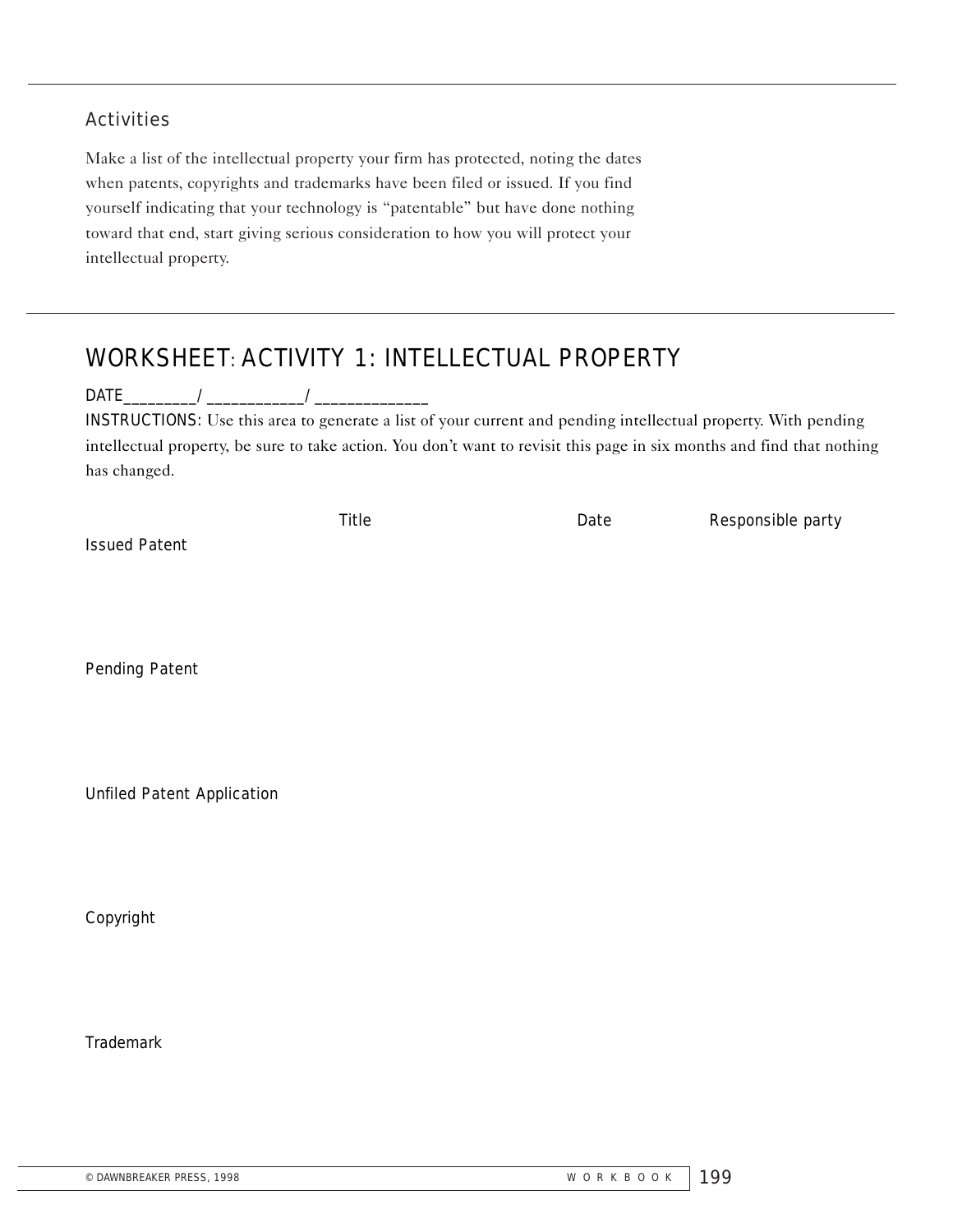### Sustainable Competitve Advantage

Sustainable competitive advantage is the collection of characteristics which provide your firm and your technology/product with clear advantages in terms of cost, speed, exclusivity, and effectiveness in meeting genuine customer needs. Competitive advantage is required for the long-term health of any company.

The types of things that provide a company with a sustainable competitive advantage include:

- ◗ intellectual property, e.g., patents, trade secrets, copyrights, trademarks
- ◗ the uniqueness of the technology and the limited number of people who have expertise in this area (hopefully many of them are employed by your company)
- ◗ cost of entry
- ◗ other advantages that enable you to be quicker and less expensive
- ◗ your record with respect to selecting successful new products or technologies, as well as your ability to keep to development timelines
- other organizational strengths such as your marketing and sales capabilities, access to distribution networks, and the quality of your work
- ◗ your strategic alliances and champions

#### Have I answered this question adequately?

Result: Your goal is to develop a list of those characteristics that comprise your "sustainable competitive advantage" and then to condense this list into a succinct statement of fewer than 50 words.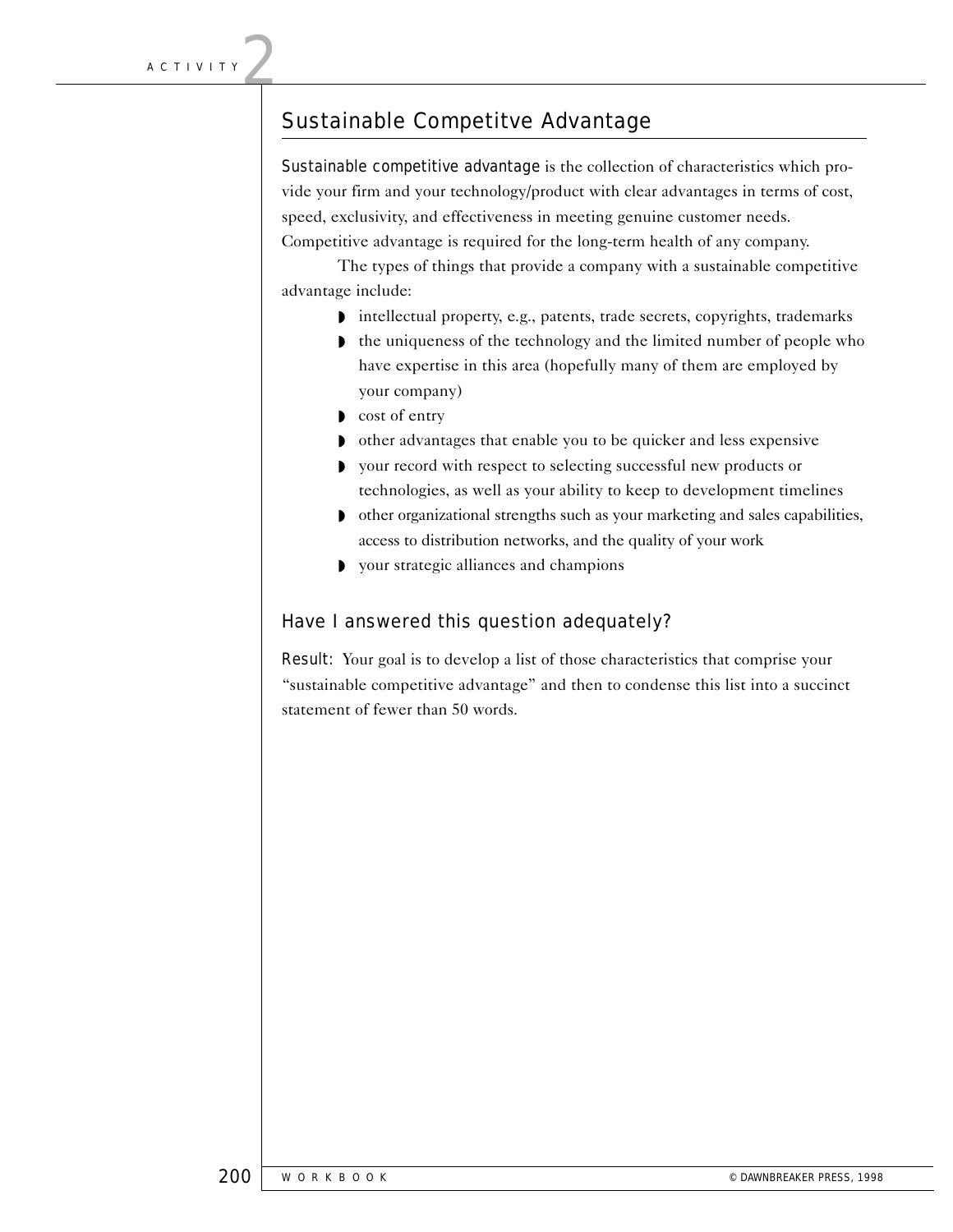# WORKSHEET: ACTIVITY 2: SUSTAINABLE COMPETITIVE ADVANTAGE

DATE\_\_\_\_\_\_\_\_\_/\_\_\_\_\_\_\_\_\_\_\_\_/\_\_\_\_\_\_\_\_\_\_\_\_\_\_

INSTRUCTIONS: Use this area to generate a list of those items that contribute to your sustainable competitive advantage. Then, generate a succinct statement that clearly expresses the competitive advantages of your company.

INTELLECTUAL PROPERTY: (This is the activity you just completed ((Activity 1)). Be sure to reference the information in your succinct statement.)

PERSONNEL:

COST OF ENTRY:

TRACK RECORD:

STRATEGIC ALLIES:

OTHER:

50-word statement of sustainable competitive advantage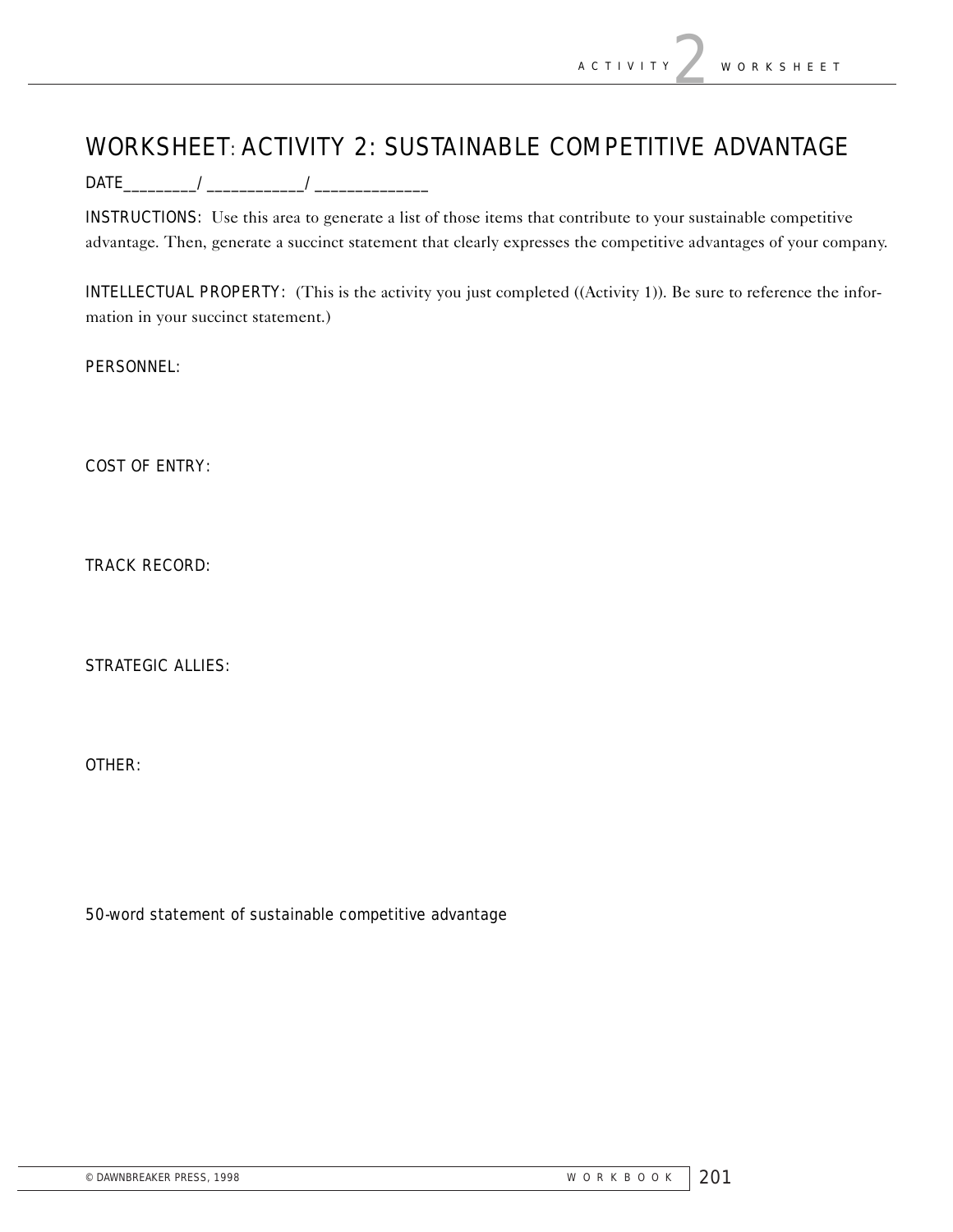# What is Your Vision?

Management can't begin to map out financial, marketing, research and development, and manufacturing strategies until it decides upon a direction for the company's future. Many companies approach their growth strictly in an opportunistic fashion. Although a company should always remain open to opportunities, without a vision for the future, a company will not be able to propel itself forward in a purposeful way.

### Activities and background:

The management team should spend time sharing visions for the future around each of the items listed below. This requires at least four hours of uninterrupted time. An off-site meeting may be the best way to make sufficient headway with this activity.

#### (1) PRODUCTS AND SERVICES

- ◗ What products and services will your company be providing?
- ◗ What type of work will you be doing: research, development, marketing, manufacturing, distribution?

#### (2) FINANCIAL GOALS

- ◗ What are your financial goals for five years from now?
- ◗ What will your company's (SBUs) revenue stream look like?
- ◗ What will your profit margin be?

#### (3) MARKET GOALS

- ◗ Who will your customers be?
- ◗ What geographic location will you serve?
- ◗ What percentage of market share will you possess?
- ◗ How big a player will your firm be in its defined market niche?

#### (4) IMAGE

- ◗ How will your organization be viewed by others?
- ◗ What will differentiate your firm from other companies?

#### (5) WHAT WILL YOU LOOK LIKE IN THE FUTURE?

- ◗ How large do you want to become?
- ◗ Where will your business be located?

#### Have I answered this question adequately?

Result: Your goal is to produce a thoughtful, two-to-three-page document. It doesn't need to be eloquent, but it does need to capture your vision for the future. Put the materials in a three-ring notebook and/or in a computer file. When you develop a commercialization strategy or sales and marketing objectives, check to see whether or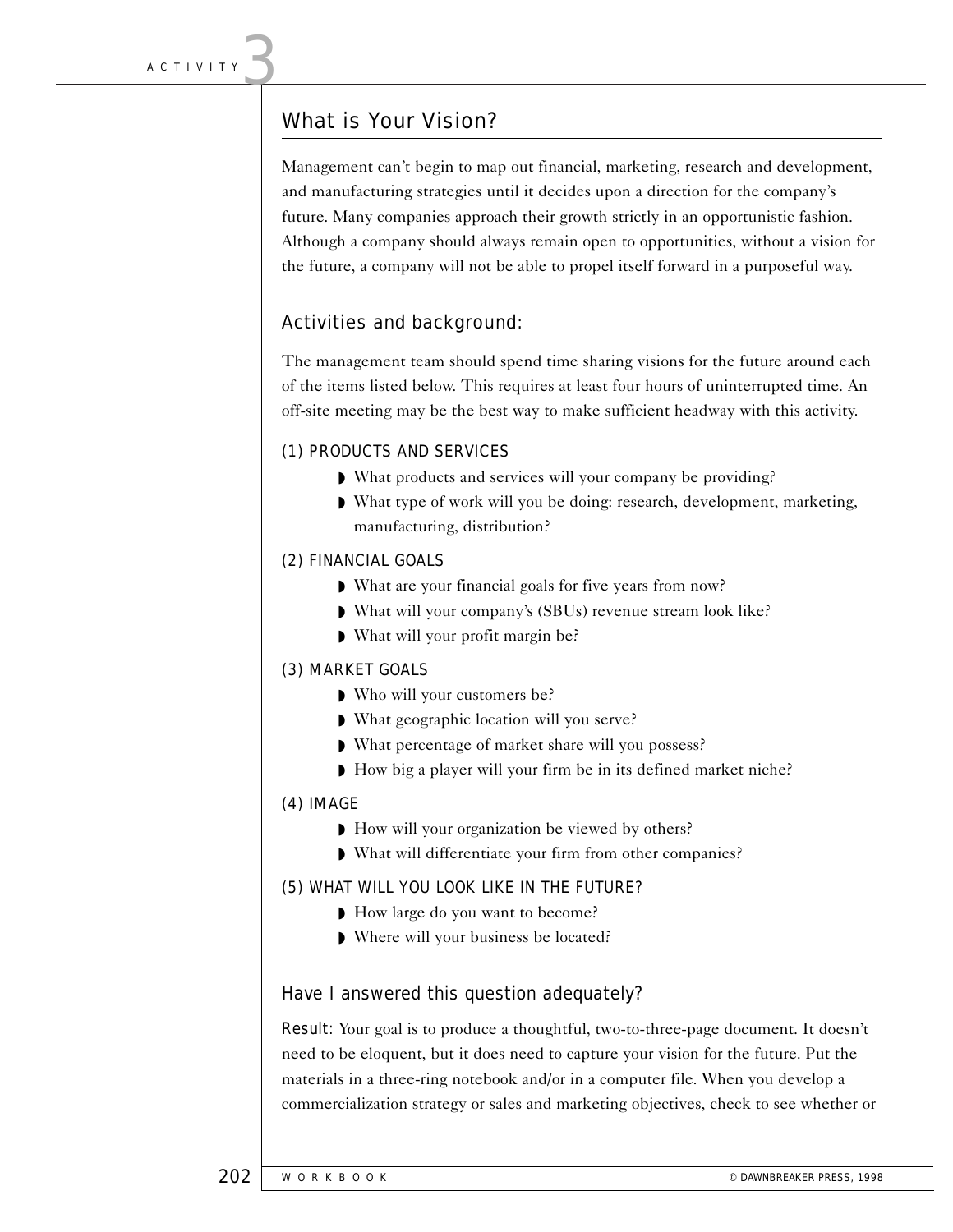not it coincides with your vision. Let your vision propel you forward, rather than tie you to the present situation.

The most important elements of the vision are items 1-3. Items 4 and 5 are secondary items to consider when mapping a path for the future.

# WORKSHEET: ACTIVITY 3: VISION

DATE\_\_\_\_\_\_\_\_\_/\_\_\_\_\_\_\_\_\_\_\_\_/\_\_\_\_\_\_\_\_\_\_\_\_\_\_

INSTRUCTIONS: Your vision for the future is a key element of what propels a company forward. Use the list of prompts on the previous page as discussion points for an off-site or after hours planning session. Your vision for the future must be one you have the energy and drive to pursue. For planning purposes, select a five-year horizon and summarize your conclusions below. Add additional pages as needed.

(1) PRODUCTS AND SERVICES:

(2) FINANCIAL GOALS:

(3) MARKET GOALS:

(4) IMAGE: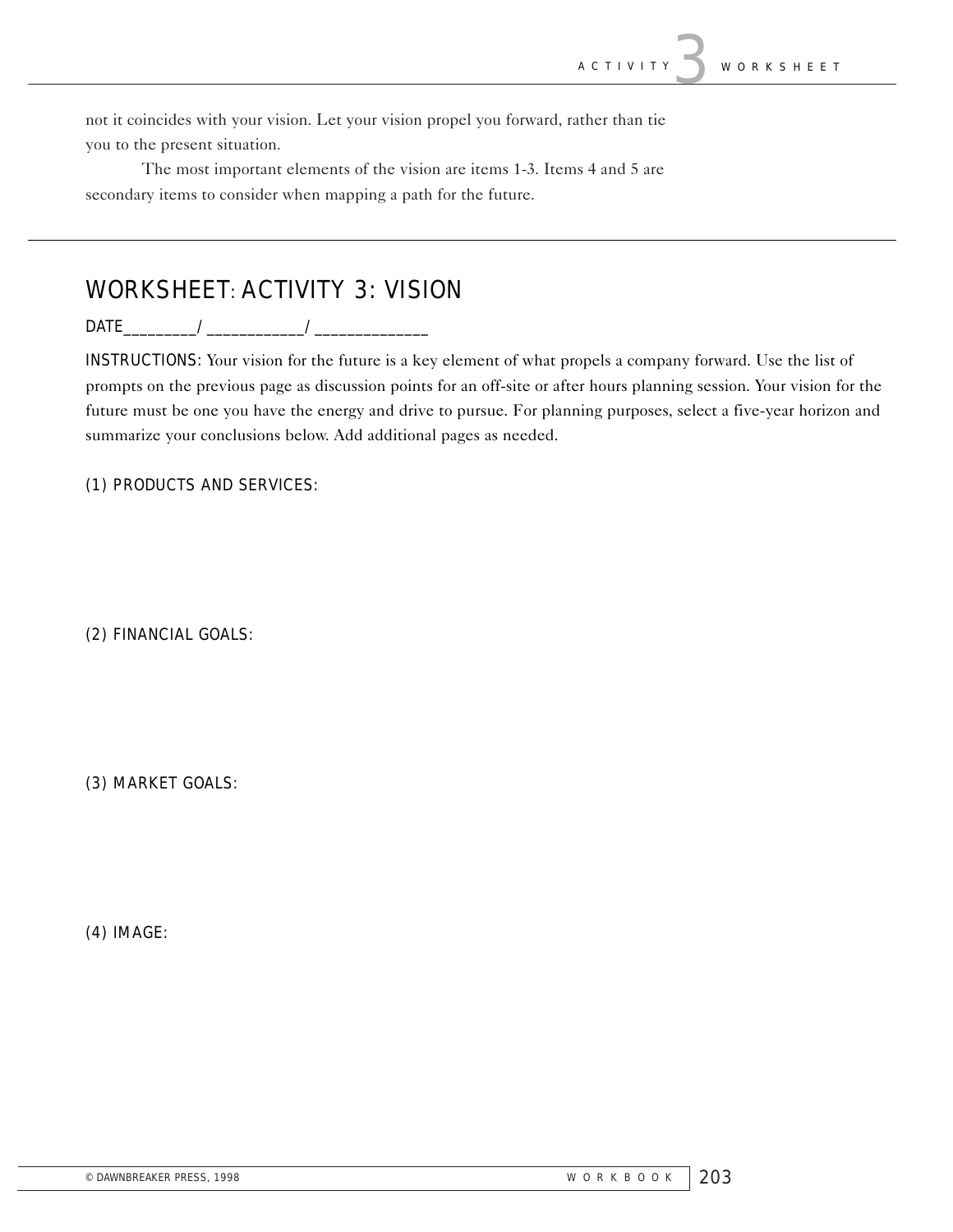### Mission Statement

Being able to describe your business in a very succinct fashion is a selling tool. Any manager should be able to clearly and simply express the essence of the business in one sentence. In addition to serving as a selling tool, a clear recognition of your company's mission helps define the commercialization strategies best suited for your firm.

### Activities and background:

A good mission statement should answer the following questions:

- ◗ What business are you in? This question is answered by indicating the types of business functions your company performs, i.e., research and development, engineering, manufacturing, marketing, custom design, distribution.
- ◗ What products and technologies are involved?
- ◗ What markets do you serve?
- ◗ What is unique about your company? What differentiates it from others?

#### Have I answered this question adequately?

Process: Start by addressing the preceding questions. Be thorough and don't be concerned about length or style. Once you have addressed all of these issues, try expressing your mission in a 50-word statement. It will probably sound extremely dense. However, adding the word "limit" afterwards forces you to single out the critical elements. The resulting mission statement must pass "The Elevator Test;" i.e., you should be to be able to tell someone what your company does as the elevator moves between floors.

Results: Your goal is a pithy statement describing your company's mission. The following is a good example:

*"Voltec Inc. designs, manufactures, and markets the only U/L-approved, high efficiency, computer-controlled power combustion gas fired boilers and heaters to the Real Estate, Education, Health Care and Service sections of the HVAC market in the commercial and industrial segments."* 

Although this statement is very dense, it contains all the required elements. One instantly knows what business functions the company performs—it designs, manufactures, and markets. One knows what products the company produces—gas fired-boilers and heaters. The listener knows what gives the company a sustainable competitive advantage—it has the only U/L-approved, high efficiency computer controlled device—and what markets it serves—the heating, ventilation and air conditioning market as it pertains to real estate, education, and health care. It would pass the elevator test.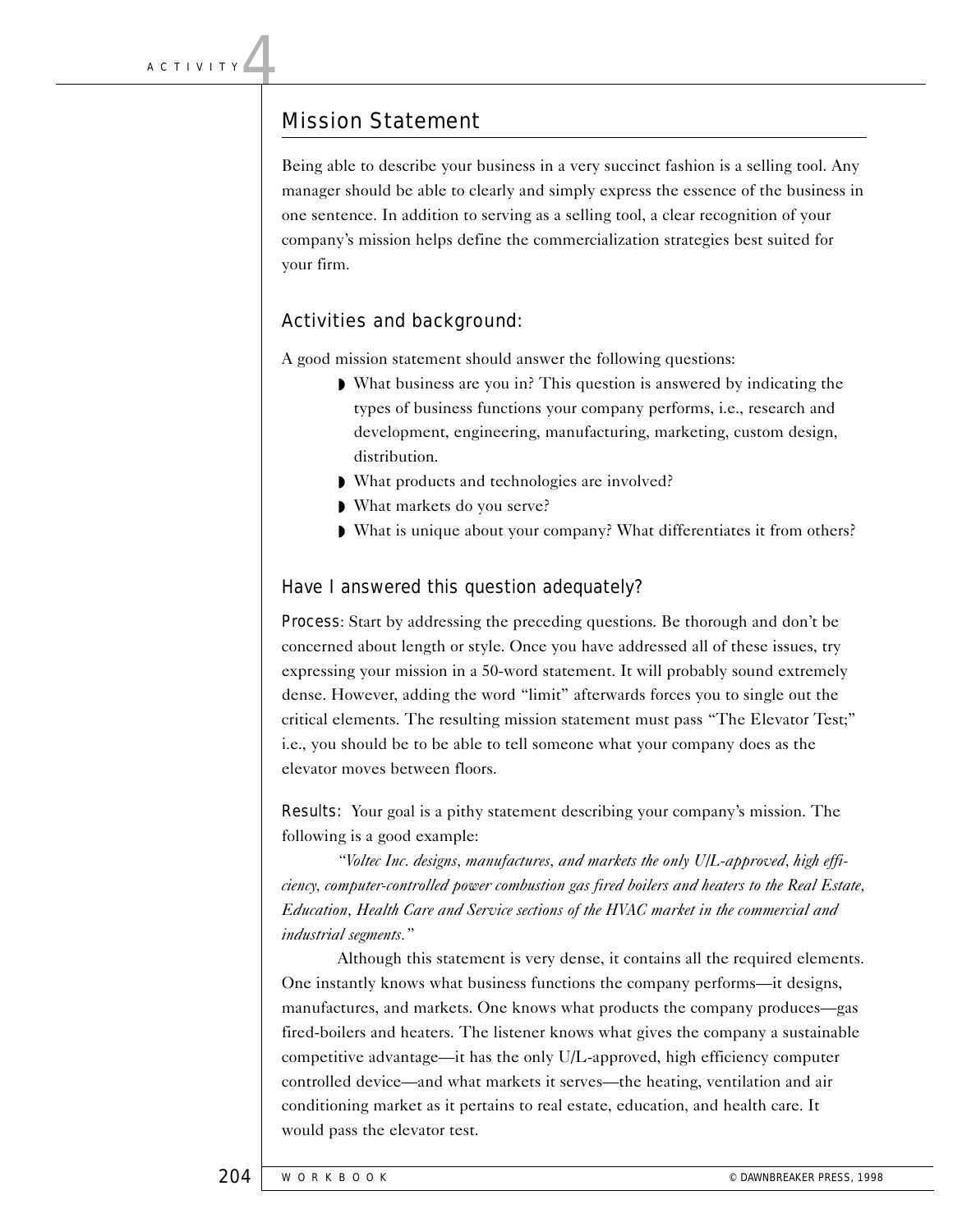# WORKSHEET: ACTIVITY 4: MISSION

DATE\_\_\_\_\_\_\_\_\_/\_\_\_\_\_\_\_\_\_\_\_\_/\_\_\_\_\_\_\_\_\_\_\_\_\_\_

INSTRUCTIONS: Listed below are the four key elements of a good mission statement. Carefully consider each of these and then create a succinct statement. Begin by writing a sentence for each of the following prompts, and then combine them.

Business Functions:

Products/Technologies:

Markets:

Differentiators:

Succinct Mission Statement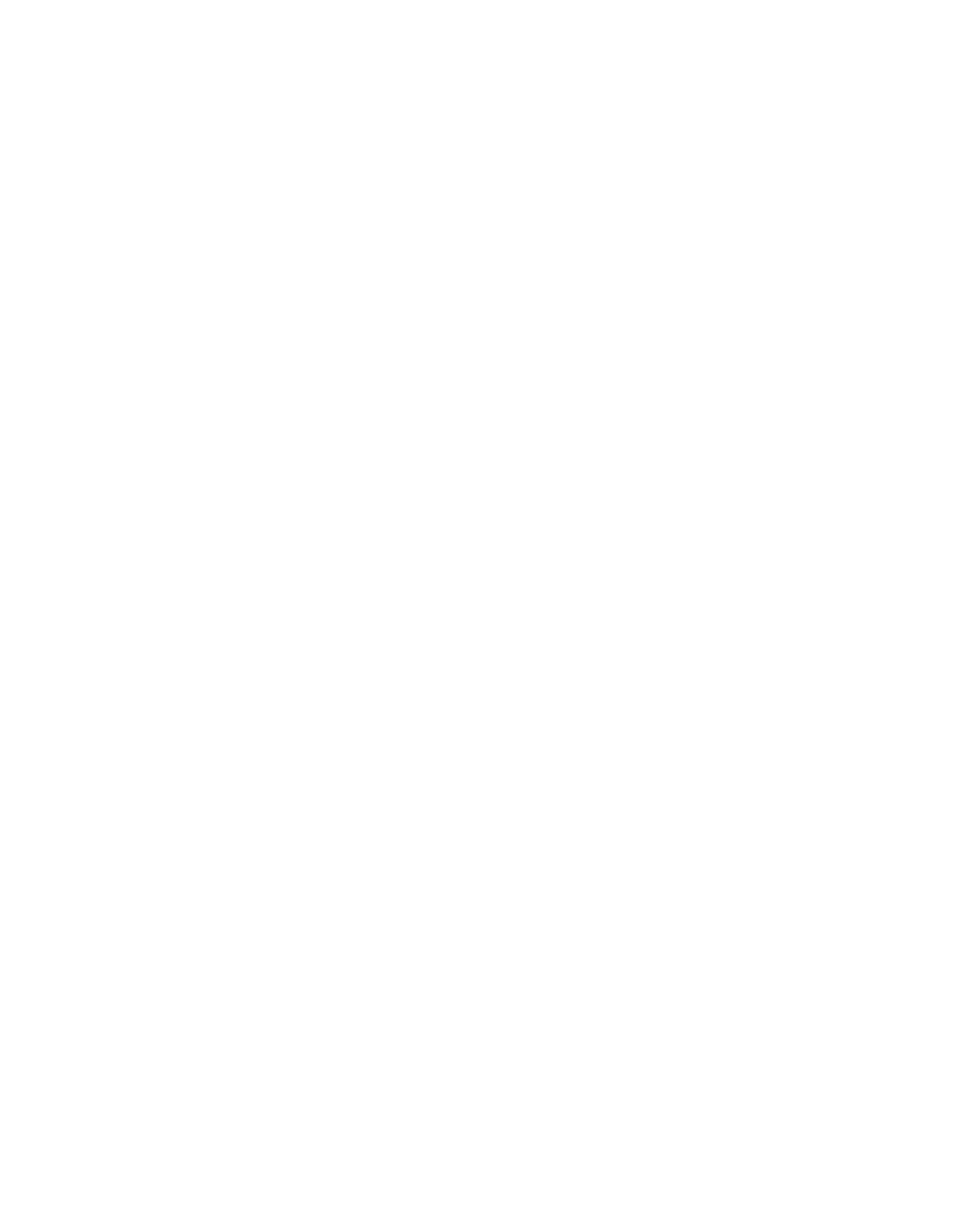In all cases, to sell these potential benefits, you need to know the large company's business and look at yours in a different way.

### **Activities**

In order to find a good ally:

- (1) define the appropriate domain of potential allies and/or licensees based on the following:
	- ◗ needs addressed
	- technology synergy
	- ◗ market synergy
- (2) request copies of annual reports and SEC documents if publicly traded
- (3) obtain lists of patents and see if they are working in this area
- (4) find articles which show what they are doing relative to divestiture, acquisition, new product introductions, change in management, downsizing, and bankruptcy
- (5) obtain product catalogues and pricing information.

### Have I answered this question adequately?

Process: Start by developing good intelligence files on potential strategic allies, reviewing the materials, and completing a partnerability analysis.

Result: The purpose of this exercise is to help clarify to whom your product/service can be of greatest advantage. Your goal is to prepare a partnerability analysis using the materials gathered. Develop a matrix—with potential allies listed down the ordinate and with three columns using the following headings: (1) contribution to cost reduction/ revenue enhancement, (2) time frame, and (3) partnering strategy. Complete this matrix to summarize the relative contribution that you could make to the strategic allies you are considering.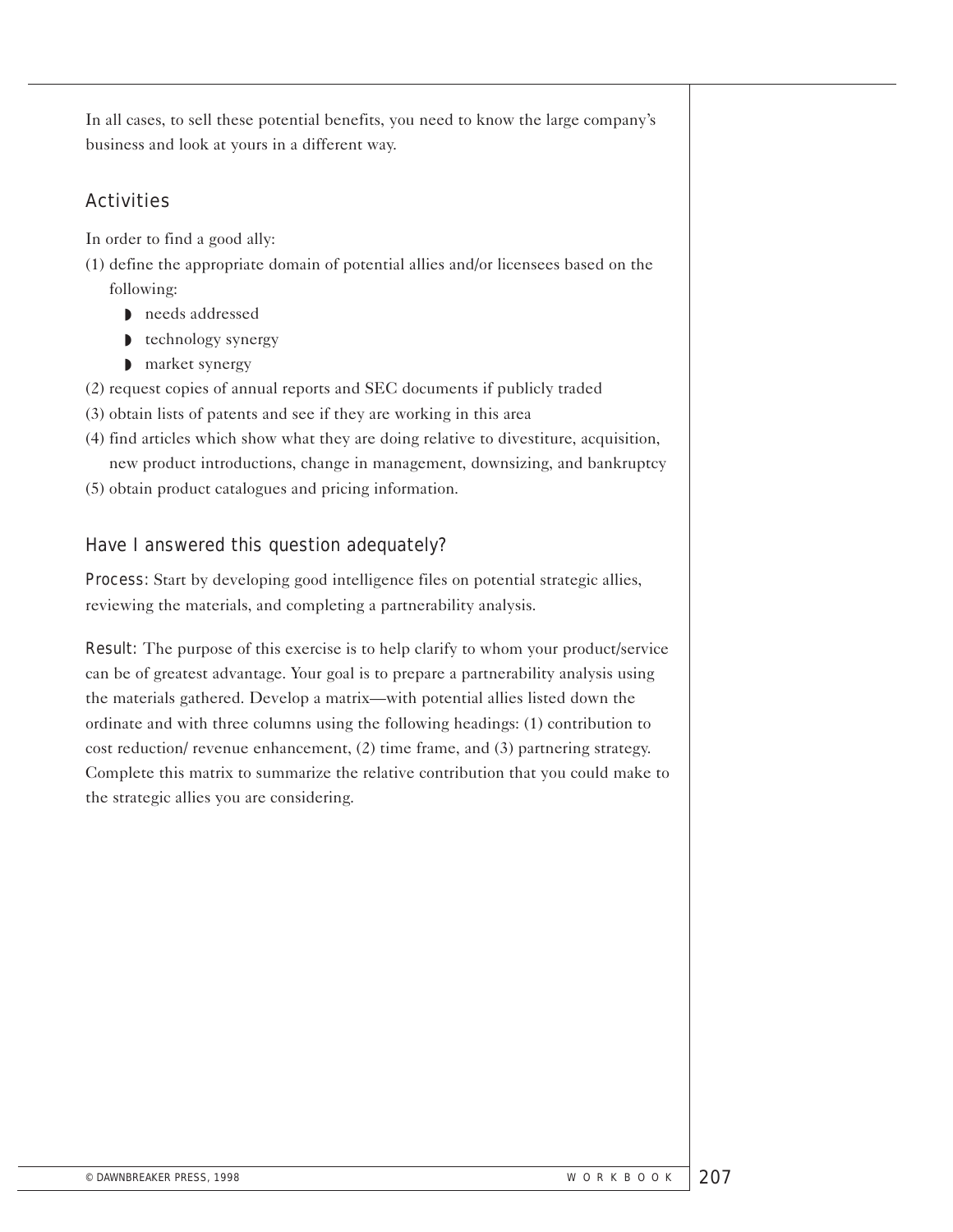# WORKSHEET: ACTIVITY 5: STRATEGIC ALLIES

DATE\_\_\_\_\_\_\_\_\_/\_\_\_\_\_\_\_\_\_\_\_\_/\_\_\_\_\_\_\_\_\_\_\_\_\_\_

INSTRUCTIONS: Begin this activity once you have developed good intelligence files on potential strategic allies. Then use the space below to clarify the nature of the synergy between your technology and their needs, technology, and/or marketing and sales capabilities. Add additional pages for each potential ally.

#### POTENTIAL ALLY NAME

Evidence of strategic fit:

Evidence of technology synergy:

Evidence of synergy with marketing/sales capability:

Evidence of corporate stability: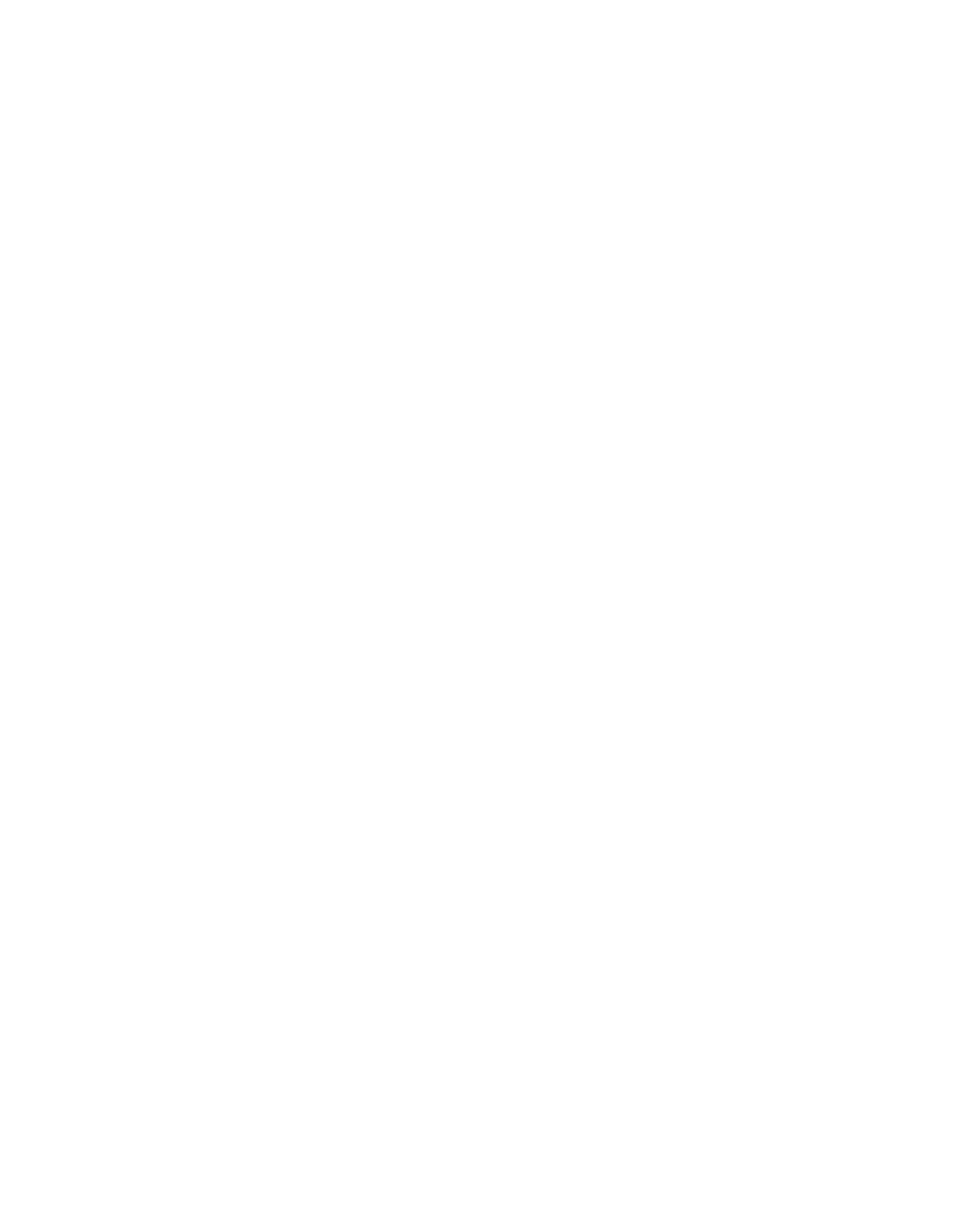|     | (3) Preliminary technical assessment           |     | (3) Phase I Small Business<br><b>Innovation Research</b><br>grant(SBIR) |
|-----|------------------------------------------------|-----|-------------------------------------------------------------------------|
| (4) | Detailed market assessment                     | (4) | Retained earnings                                                       |
|     | (5) Predevelopment business/financial analysis |     | (5) Retained earnings                                                   |
|     | (6) Technology/product development             | (6) | ATP funding                                                             |
|     | (7) In-house product tests                     | (7) | Corporate partner                                                       |
|     | (8) Customer product tests                     |     | (8) Beta test at prime<br>partner site                                  |
| (9) | Trial sell                                     | (9) | License to distribution<br>partner                                      |
|     | (10) Trial production                          |     | (10) Equity financing from<br>angels                                    |
|     | (11) Pre-commercialization business analysis   |     | (11) Corporate partner                                                  |
|     | (12) Production start-up                       |     | (12) Obtain equity capital                                              |
|     | (13) Market launch                             |     | (13) Equity financing                                                   |
|     |                                                |     |                                                                         |

Please note that the milestones listed in the left-hand column come from Robert Cooper's work. This list is illustrative. Different steps will be appropriate for you depending upon the nature of your opportunity. For example, opportunities related to the pharmaceutical industry are likely to include such milestones as human trials and FDA approval.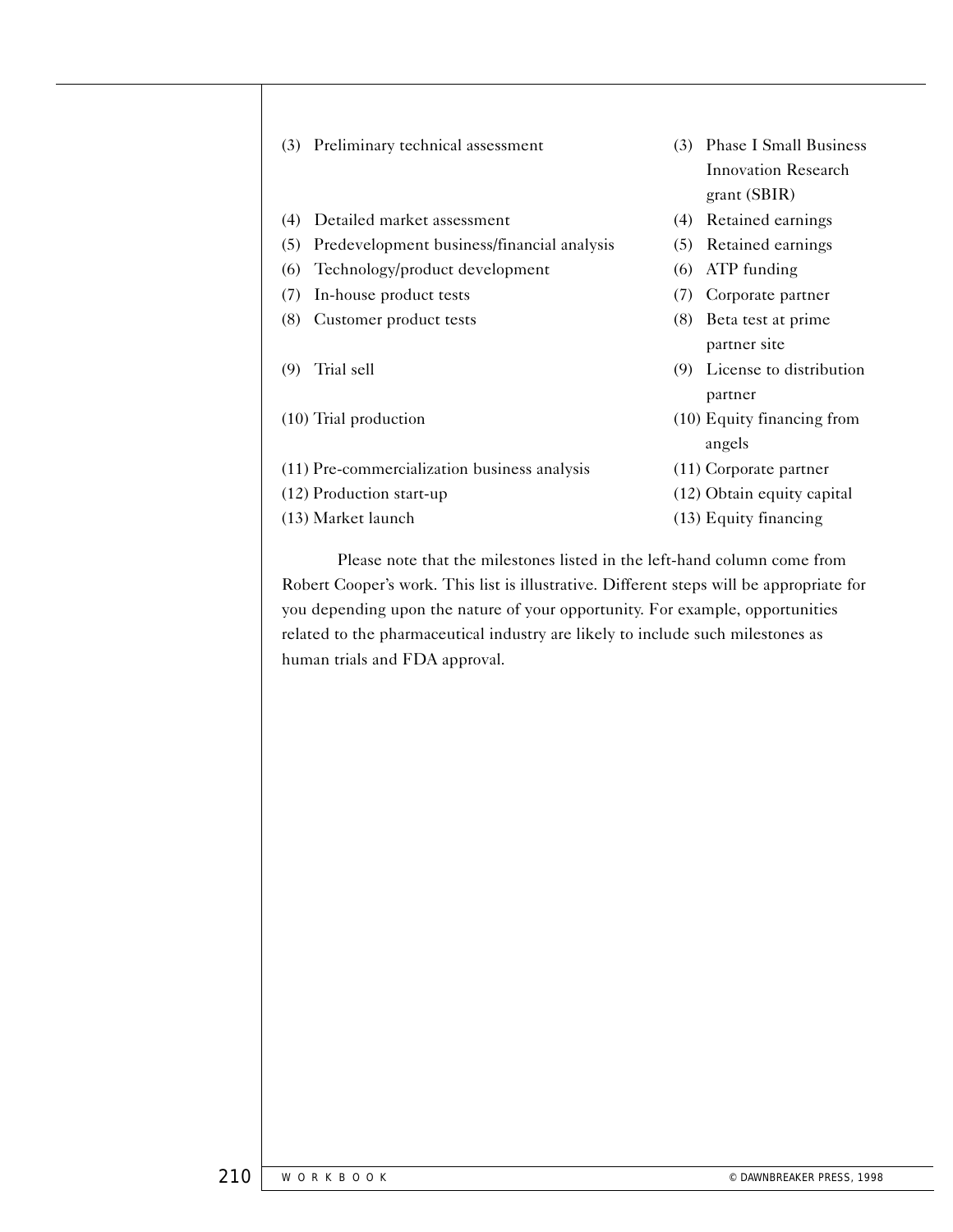# WORKSHEET: ACTIVITY 6: COMMERCIALIZATION STRATEGY

DATE\_\_\_\_\_\_\_\_\_/\_\_\_\_\_\_\_\_\_\_\_\_/\_\_\_\_\_\_\_\_\_\_\_\_\_\_

INSTRUCTIONS: This is a summary sheet on which to map out factors that affect your strategy, as well as the preferred financing steps to utilize to fund each of the activities associated with bringing your product to market.

#### MISSION STATEMENT:

Business functions:

Target market(s):

Sustainable competitive advantage:

VISION: Select the descriptor that best fits your vision.

#### BUSINESS PHILOSOPHY:

PRODUCT OR TECHNOLOGY DESCRIPTION:

STAGE OF DEVELOPMENT: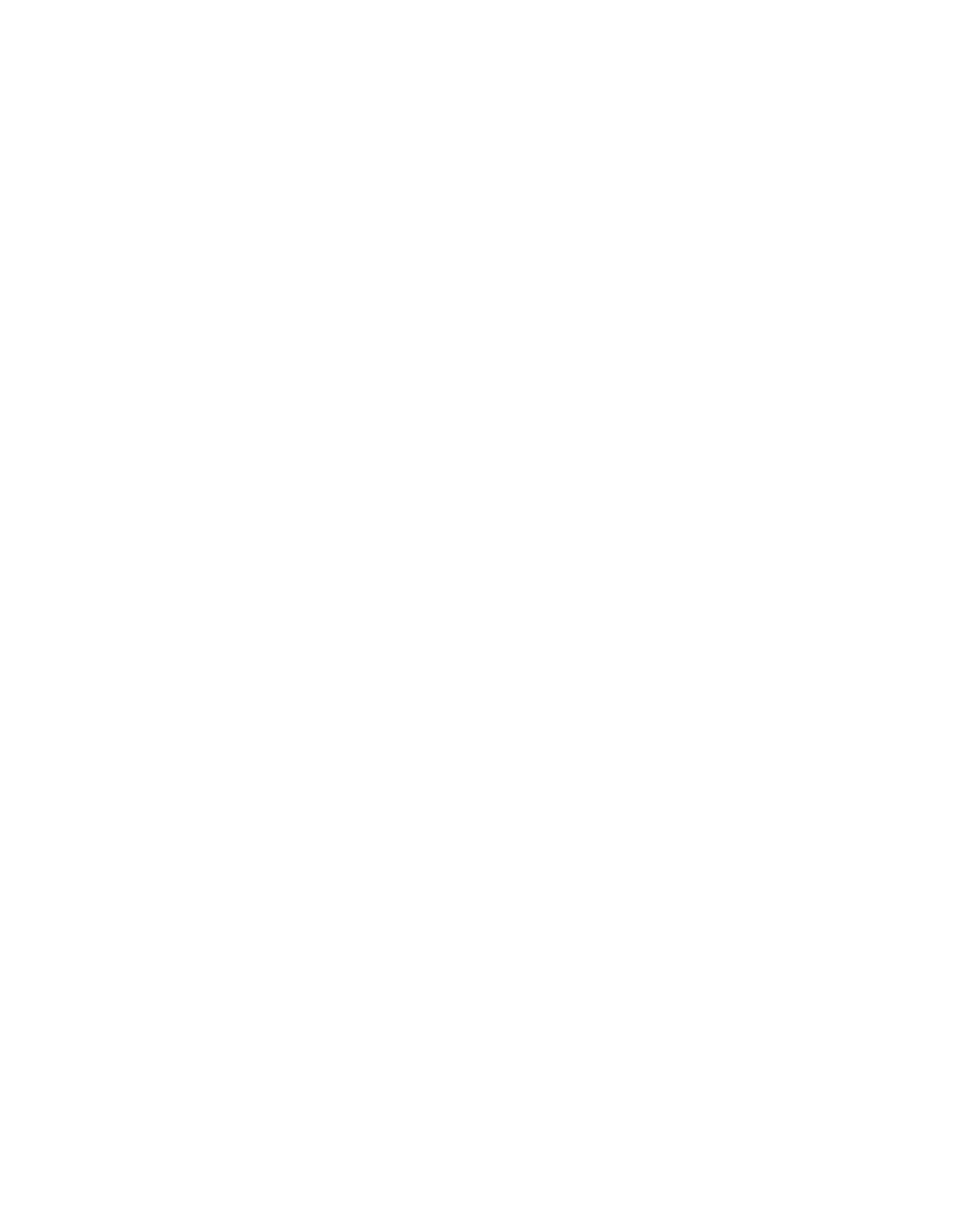The activities in this area of the Workbook (Activities 13 - 14) are to help you<br>compile information about your competitors and consider the implications of compile information about your competitors and consider the implications of this information for your commercialization strategy and business plan.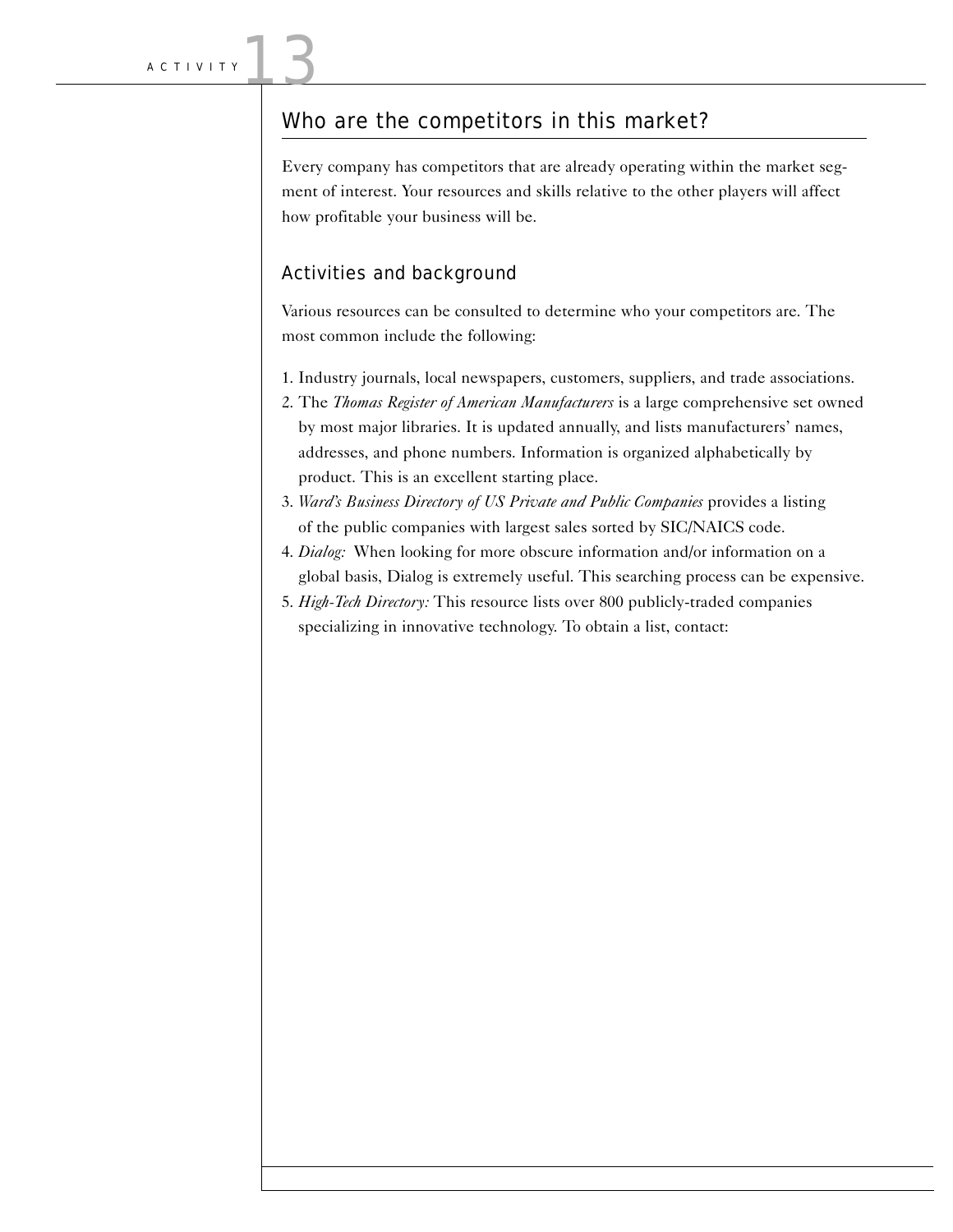# WORKSHEET: ACTIVITY 13A: COMPETITORS

DATE\_\_\_\_\_\_\_\_\_/\_\_\_\_\_\_\_\_\_\_\_\_/\_\_\_\_\_\_\_\_\_\_\_\_\_\_

INSTRUCTIONS: Use the summary sheet below to compile information on competitors. Add additional pages as needed.

| <b>SIC</b> | <b>Competitor's</b><br>Name | <b>Address</b> | <b>Phone</b><br>Number |
|------------|-----------------------------|----------------|------------------------|
|            |                             |                |                        |
|            |                             |                |                        |
|            |                             |                |                        |
|            |                             |                |                        |
|            |                             |                |                        |
|            |                             |                |                        |
|            |                             |                |                        |
|            |                             |                |                        |
|            |                             |                |                        |
|            |                             |                |                        |
|            |                             |                |                        |
|            |                             |                |                        |
|            |                             |                |                        |
|            |                             |                |                        |
|            |                             |                |                        |
|            |                             |                |                        |
|            |                             |                |                        |
|            |                             |                |                        |
|            |                             |                |                        |
|            |                             |                |                        |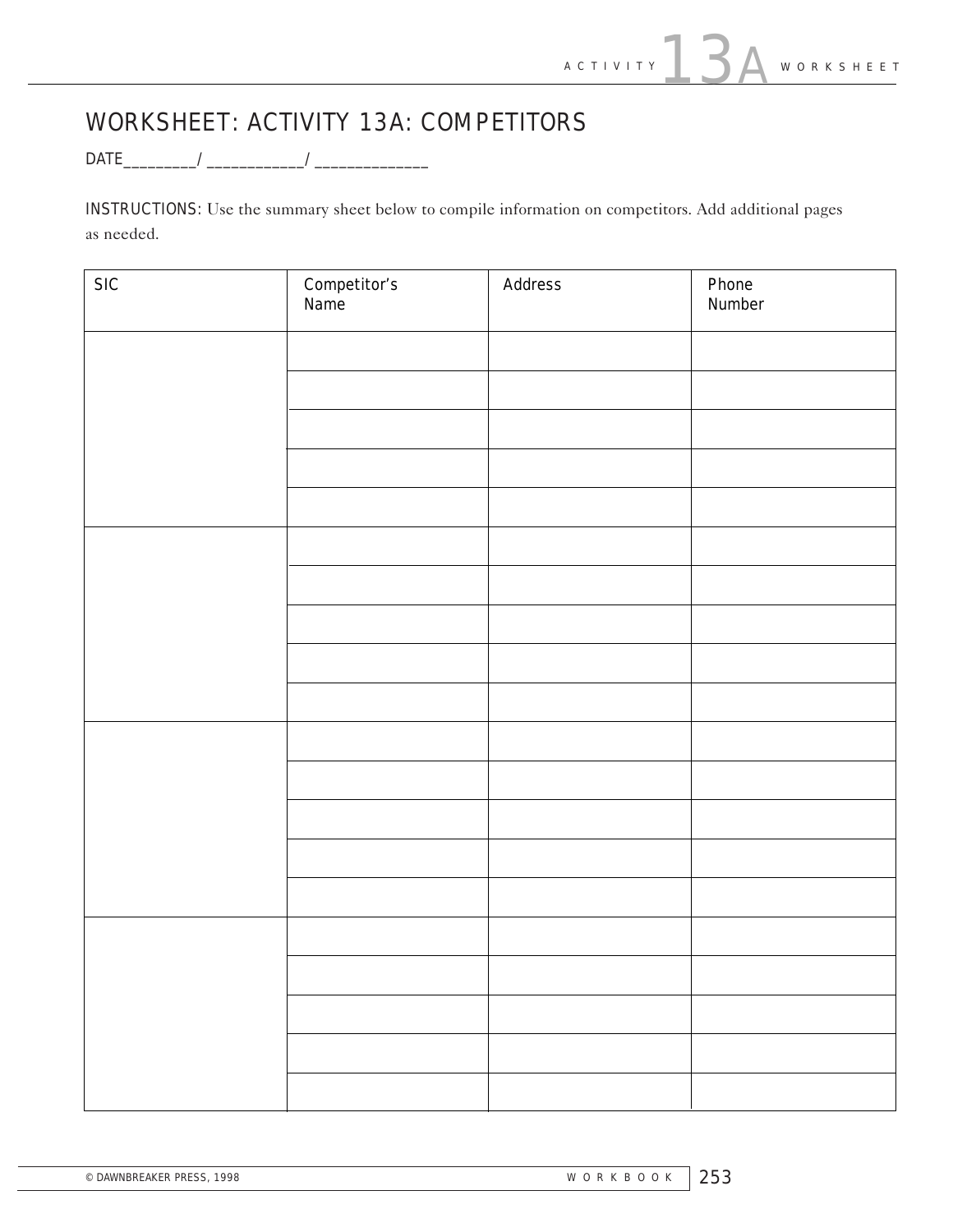# What are the current characteristics of these competitors?

This activity relates to expanding your customer files. In Activity 13a, you were asked to pinpoint who your competitors are. This activity helps you determine what types of information you should collect about your competitors. Analyzing your competitors' strengths and weaknesses helps you to take a more realistic look at your own organization and develop sound strategies for success.

# Activities and background

The information you can obtain on competitors depends to a large extent on whether they are privately owned or publicly traded. Considerably more information is available on publicly traded companies. Leonard Fuld's book *Monitoring the Competition* (1988) provides many helpful hints on how to build up good data files on your competitors.

If the company is publicly owned, you can request an annual report, 10-K, 8-K, and 10-Q, from the Securities Exchange Commission. If the company is privately owned, the task is more difficult. However, you can develop good data from news articles, product literature and catalogs, price lists, and market studies, all of which may be available on the Web.

All of this information should be compiled in competitor files.

#### Have I answered this question adequately?

Process: Obtain more complete data on your competitors, in accordance with the suggestions listed above. In subsequent chapters you will be instructed to analyze the data you are now beginning to collect.

Results: The goal is a list of the competitor files that you have and what data your files contain: 10-K, 8-K, 10-Q, prospectus, annual reports, news articles, product literature, catalogs, price lists, and market studies.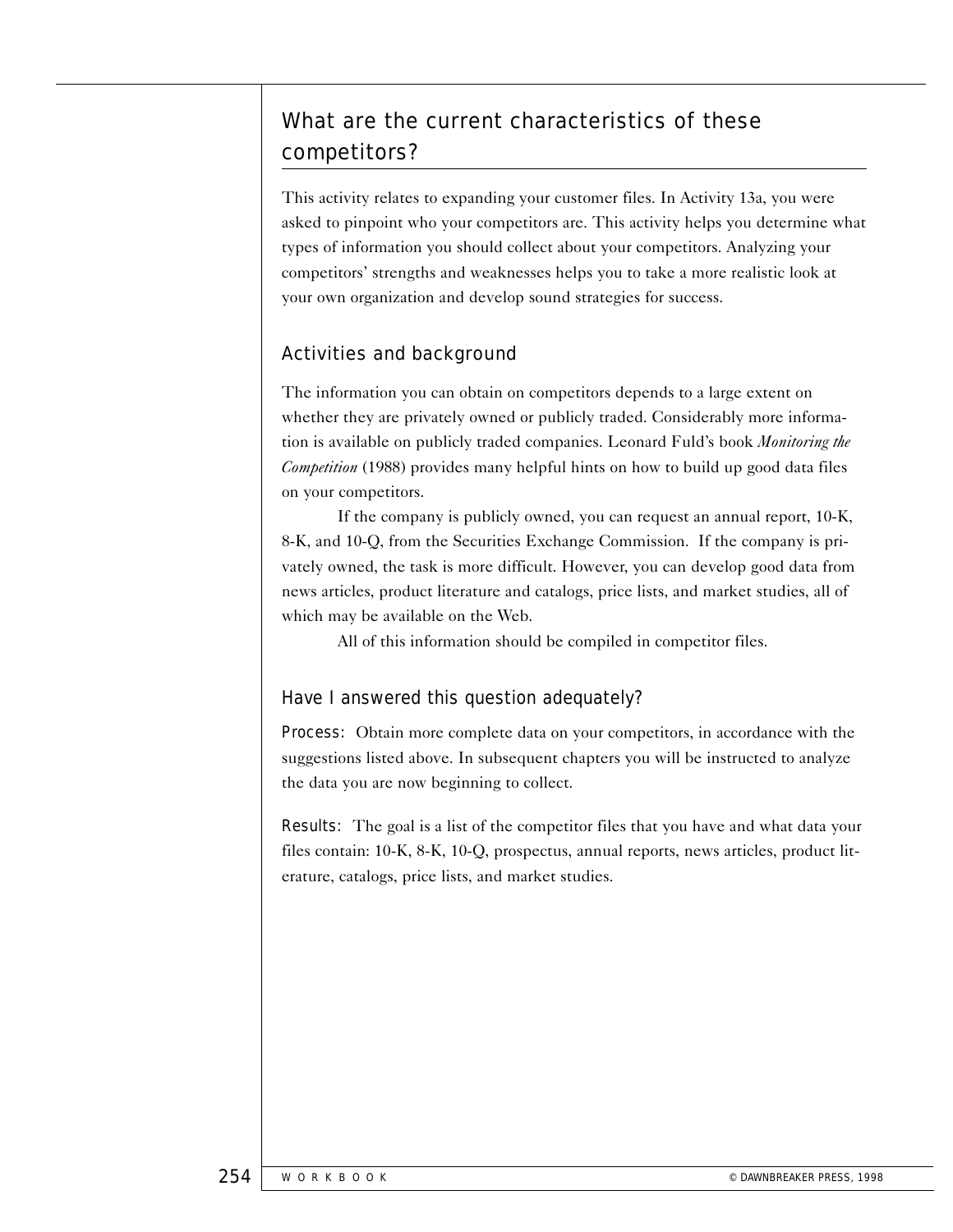# WORKSHEET: ACTIVITY 13B: COMPETITORS

### DATE\_\_\_\_\_\_\_\_\_/\_\_\_\_\_\_\_\_\_\_\_\_/\_\_\_\_\_\_\_\_\_\_\_\_\_\_

INSTRUCTIONS: : Use the summary sheet below to act as both a prompt and a place to compile information regarding competitors. Much more information is available for publicly traded companies. Add additional pages as needed.

|                            |                            |                                | Public? Private?                  |
|----------------------------|----------------------------|--------------------------------|-----------------------------------|
| $\Box$ Prospectus          | □ Annual Report            | $\Box$ Articles                |                                   |
| 10K                        | Price Lists<br>$\perp$     | $\Box$ Catalog                 |                                   |
| 10Q                        | Market studies<br>$\perp$  | $\Box$ Internet info           |                                   |
| 8K                         | $\Box$ Newspaper clippings | $\Box$ Patents                 |                                   |
|                            |                            | Public?_________ Private?_____ |                                   |
| $\Box$ Prospectus          | $\Box$ Annual Report       | $\Box$ Articles                |                                   |
| 10K                        | Price Lists<br>$\perp$     | $\Box$ Catalog                 |                                   |
| 10Q<br>$\Box$              | Market studies<br>$\perp$  | $\Box$ Internet info           |                                   |
| $\Box$ 8K                  | $\Box$ Newspaper clippings | $\Box$ Patents                 |                                   |
|                            |                            |                                | Public?__________ Private?_______ |
| $\Box$ Prospectus          | $\Box$ Annual Report       | $\Box$ Articles                |                                   |
| 10K                        | Price Lists<br>$\perp$     | $\Box$ Catalog                 |                                   |
| 10Q                        | Market studies<br>$\perp$  | $\Box$ Internet info           |                                   |
| 8K                         | $\Box$ Newspaper clippings | $\Box$ Patents                 |                                   |
| Competitor Name___________ |                            | Public?_________ Private?__    |                                   |
| $\Box$ Prospectus          | □ Annual Report            | $\Box$ Articles                |                                   |
| 10K                        | Price Lists                | $\Box$ Catalog                 |                                   |
| 10Q                        | Market studies<br>$\perp$  | Internet info<br>П.            |                                   |
| $\Box$ 8K                  | $\Box$ Newspaper clippings | $\Box$ Patents                 |                                   |
| <b>Competitor Name____</b> |                            | Public?_________ Private?____  |                                   |
| Prospectus                 | Annual Report<br>$\Box$    | Articles<br>$\Box$             |                                   |
| 10K                        | Price Lists                | Catalog<br>Ш                   |                                   |
| 10Q                        | Market studies             | Internet info                  |                                   |
| 8K                         | Newspaper clippings        | Patents<br>$\Box$              |                                   |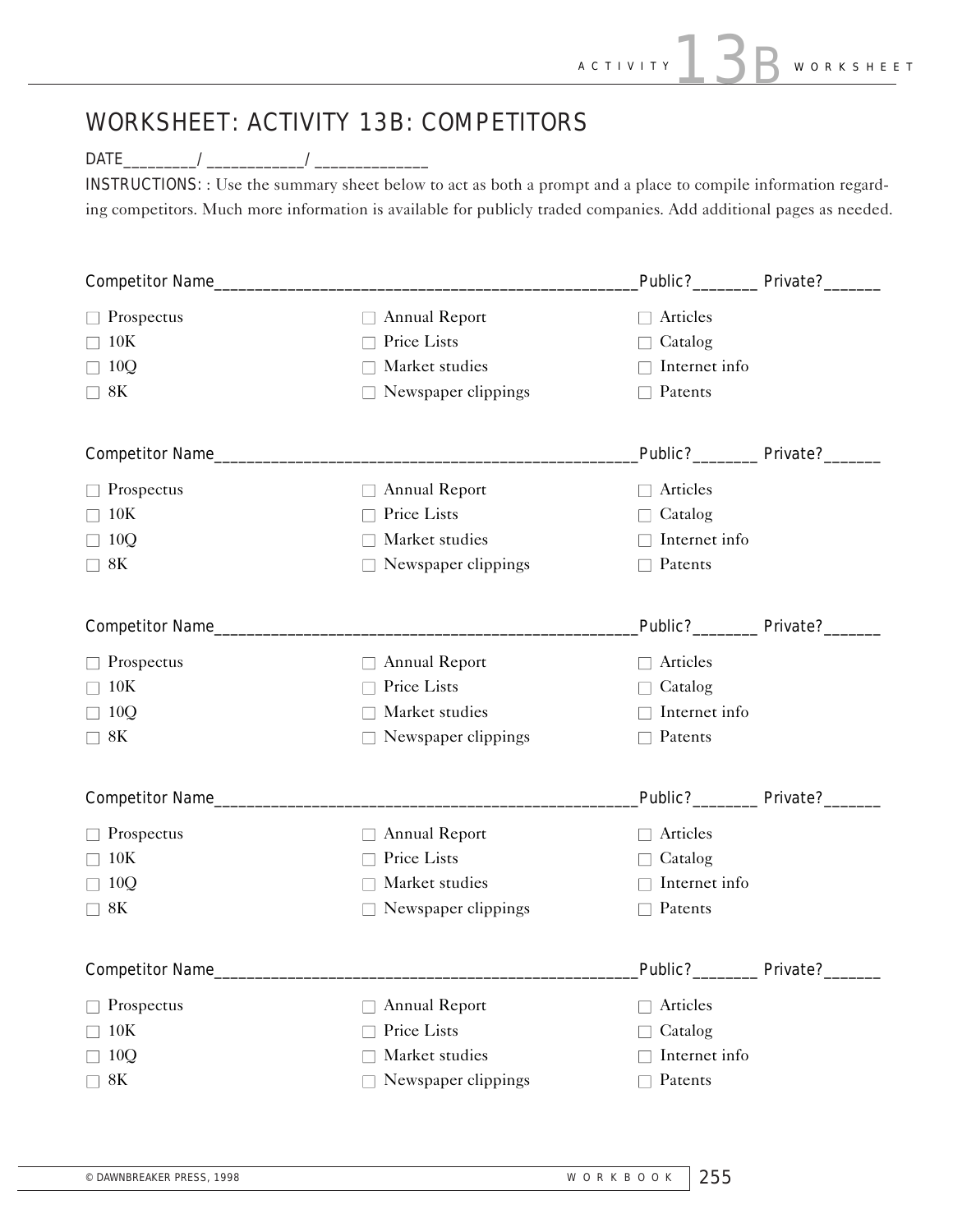# Implications of Competitor Files

The purpose of developing good competitor files is to anticipate what your competitors are likely to do when you enter the marketplace with a new product that eats away at their market share. At the point of market entry, chess or war analogies are often used. It is important to keep in mind that the purpose of making a product entry is to gain market share and create value. This is always done at another company's expense. Some company will lose market share as you gain. Even in those instances where you come to market first and are developing a market, your presence in the marketplace first often makes it more difficult for other companies to replace you.

Once you have gathered competitor files, review the information looking specifically at issues such as the following:

- ◗ how financially stable your competitors are
- ◗ what their pricing policies have historically been
- ◗ their research and development plan
- ◗ strategic alliances formed
- ◗ distributors used

Then ask yourself what your competitors are likely to do when you enter the marketplace—drop their price, increase advertising, enhance customer service, buy a competitor to gain greater access to the marketplace, etc. Use this information when developing your marketing and sales plans, and your contingencies—all of which are part of your business plan.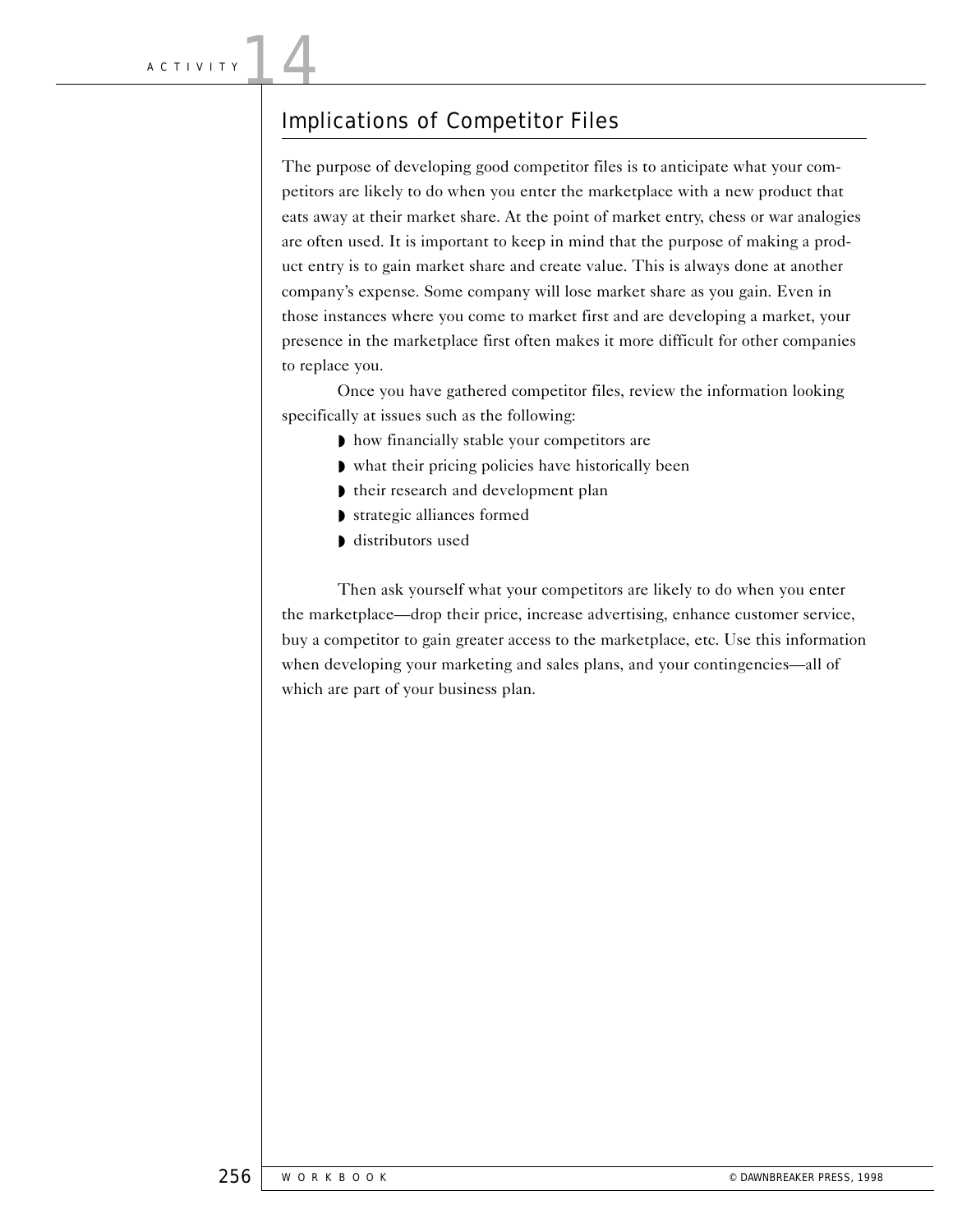# WORKSHEET: ACTIVITY 14: IMPLICATIONS OF COMPETITOR FILES

DATE\_\_\_\_\_\_\_\_\_/\_\_\_\_\_\_\_\_\_\_\_\_/\_\_\_\_\_\_\_\_\_\_\_\_\_\_

INSTRUCTIONS: This worksheet contains a list of prompts for you to use when reviewing competitor files. We have seen so many companies just collect information and never do anything with it. Set aside time for your management team to review competitor files and discuss the implications for your evolving strategies and business plan. Add additional pages as needed.

Competitor \_\_\_\_\_\_\_\_\_\_\_\_\_\_\_\_\_\_\_\_\_\_\_\_\_\_\_\_\_\_\_\_\_\_\_\_\_\_\_\_\_\_\_\_\_\_\_\_\_\_\_\_\_\_\_\_\_\_\_\_\_\_\_\_\_\_\_\_\_\_\_\_\_\_\_\_\_\_\_\_\_\_\_\_\_\_\_\_

Financial stability of competitor:

Pricing policy:

Research and development plan:

Strategic alliances formed:

Distributors used:

Other: